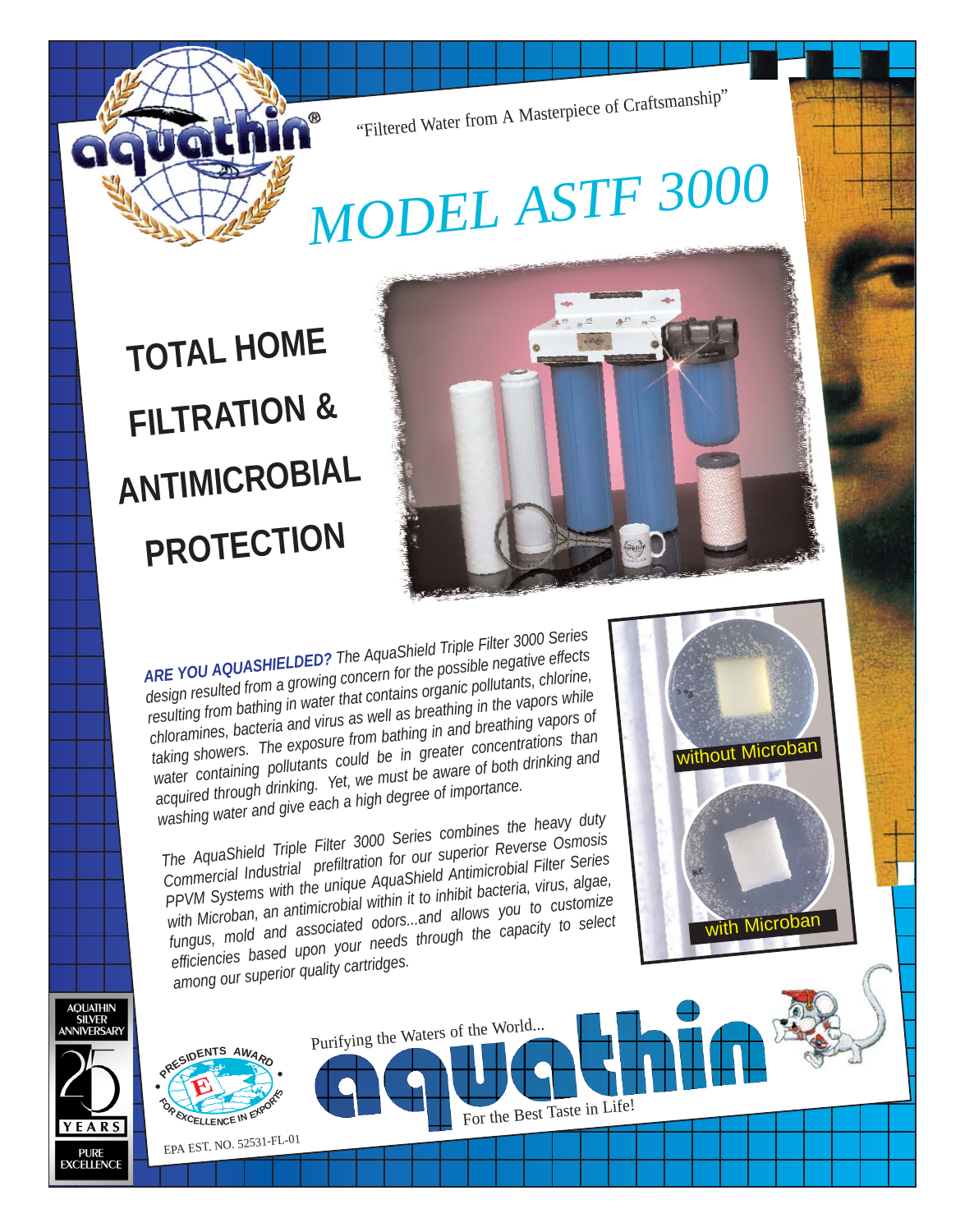## **ONLY THE AQUATHIN AQUASHIELD SYSTEM FEATURES THESE BENEFITS...**

Heat, light and the presence of organic contaminates can breed excessive levels of bacteria, algae, mold and more causing a potentially sickening slimy biofilm and odors. In AquaShield with Microban, water entering the Triple Filter Housings is forced through millions of torturous microporous pathways. Each drop of microbe carrying water touches the "AquaShielded" filter fibers destroying and inhibiting the growth of water borne microorganisms. The AquaShield is effectively protected against stain and odor causing mold, fungus and bacteria.

Look again at the top inset picture of the laboratory dish (front page) which shows bacterial cultures growing on a sample without AquaShield Microban protection. The bottom inset photo is a sample with Microban. See how bacteria refuses to grow on or near the protected area !

## **S P E C I F I C A T I O N S :**

**All components are manufactured from the finest raw materials available and carry one or more of the following validations to insure system function and integrity: NSF Certified, FDA Approved, UL Listed, CSA, CE, BSI, TUV, ANSI Approved.**

| <b>DIMENSIONS</b>              | 22.5" L x 8.5" W x 26.75" H<br>$45$ lbs.<br>1.5" inlet & outlet.                                                                                                                                                                                                                                                                  |  |  |  |  |  |  |  |  |  |
|--------------------------------|-----------------------------------------------------------------------------------------------------------------------------------------------------------------------------------------------------------------------------------------------------------------------------------------------------------------------------------|--|--|--|--|--|--|--|--|--|
| <b>MODELS:</b>                 |                                                                                                                                                                                                                                                                                                                                   |  |  |  |  |  |  |  |  |  |
| <b>ASTF 3001</b>               | Position #1 -- Heavy duty dirt holding dual gradient (75 micron external to 25 micron internal) spun polypropylene<br>oleophyllic filter.<br>Position #2 -- Heavy duty dirt holding dual gradient (50 micron external to 5 micron internal) spun polypropylene<br>oleophyllic filter.<br>Position #3 -- AquaShield with Microban. |  |  |  |  |  |  |  |  |  |
| <b>ASTF 3002</b>               | Position #1 -- Heavy duty dirt holding dual gradient (50 micron external to 5 micron internal) spun polypropylene<br>oleophyllic filter.<br>Position #2 -- Steam washed bituminous grade granular activated carbon.<br>Position #3 -- AquaShield with Microban.                                                                   |  |  |  |  |  |  |  |  |  |
| <b>ASTF 3003</b>               | Position #1 -- Heavy duty dirt holding dual gradient (50 micron external to 5 micron internal) spun polypropylene<br>oleophyllic filter.<br>Position #2 -- Steam washed bituminous grade extruded carbon block rated for lead and cyst reduction.<br>Position #3 -- AquaShield with Microban.                                     |  |  |  |  |  |  |  |  |  |
| <b>WARRANTY</b>                | Filter Housings and Frame -- 5 years. Cartridge life is dependent on quality and quantity of source water passing<br>through it. Normal family of four on municipal water of 500 ppm TDS or less with 1.0 ppm chlorine residual may<br>change Position #1 and #2 every 6 months. The AquaShield should be changed annually.       |  |  |  |  |  |  |  |  |  |
| <b>APPLICATION</b>             | For the immediate improvement of the aesthetics of water (color and odor). Can manifold systems in parallel for<br>higher flow demands.                                                                                                                                                                                           |  |  |  |  |  |  |  |  |  |
| <b>OPTIONS</b>                 | Fully automatic backwashable MegaChar Series. Ideal to combine with Aquathin Soft & Clean Water Conditioner<br>for removal of hardness and scale, whenever hardwater is present. Consult with your local Authorized Aquathin<br>Dealer for details. Pressure differential gauges to help determine cartridge exchange.            |  |  |  |  |  |  |  |  |  |
| <b>ADDITIONAL USES INCLUDE</b> | <b>Boats</b>                                                                                                                                                                                                                                                                                                                      |  |  |  |  |  |  |  |  |  |
|                                | 軸<br><b>Recreational Vehicles</b>                                                                                                                                                                                                                                                                                                 |  |  |  |  |  |  |  |  |  |
|                                | <b>Fountains</b>                                                                                                                                                                                                                                                                                                                  |  |  |  |  |  |  |  |  |  |

**AQUATHIN® BUSINESS CENTRE 950 South Andrews Avenue Pompano Beach, Florida 33069 U.S.A.**  $www.aquathin.com$ 



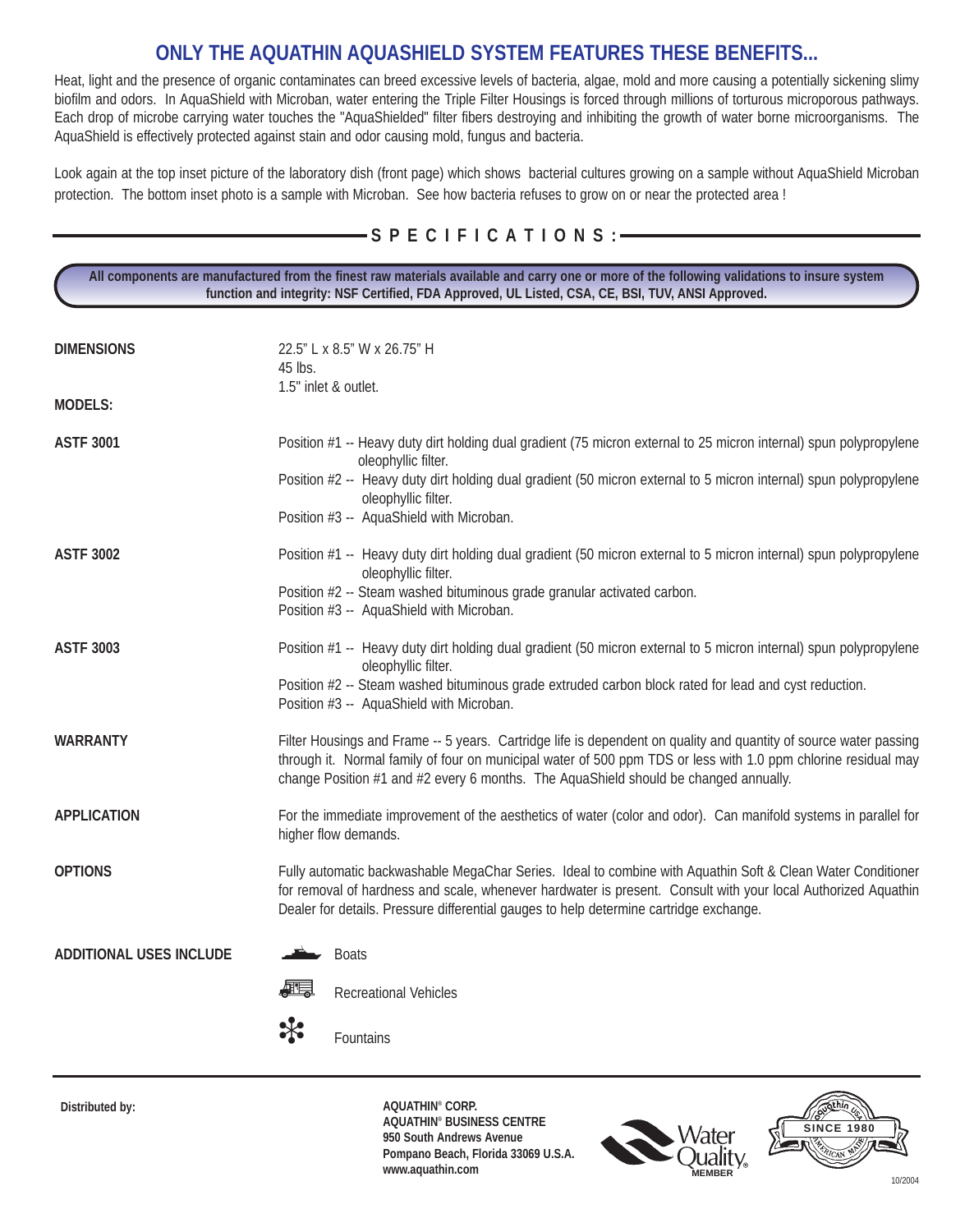

STORAGE TANKS **STORAGE TANKS** FROM AQUATHIN **FROM AQUATHIN** IN RESIDENTIAL



reservoirs for water storage and pressure. These tanks is designed to remove sediment and integrates virus, algae, fungus, mold and associated odors. The AQUASHIELD<sup>TM</sup>, constructed of sinterized porous bial life of one year. Microban is non-leachable, non Throughout the world-millions of homes use rooftop AQUASHIELD<sup>TM</sup> TANK FILTER by AQUATHIN USA polyethylene, is rugged, durable and has an antimicroheavy metal, tasteless, odorless and colorless - used Throughout the world millions of homes use rooftop reservoirs for water storage and pressure. These tanks are incubators for all forms of microbes. The economical are incubators for all forms of microbes. The economical **AQUASHIELD**J **TANK FILTER** by **AQUATHIN USA** is designed to remove sediment and integrates Microban, an antimicrobial within it to inhibit bacteria, virus, algae, fungus, mold and associated odors. The **AQUASHIELD**J, constructed of sinterized porous polyethylene, is rugged, durable and has an antimicrobial life of one year. **Microban** is non-leachable, non heavy metal, tasteless, odorless and colorless -- used extensively in the medical and food industry. **Microban**, an antimicrobial within it to inhibit bacteria, extensively in the medical and food industry.